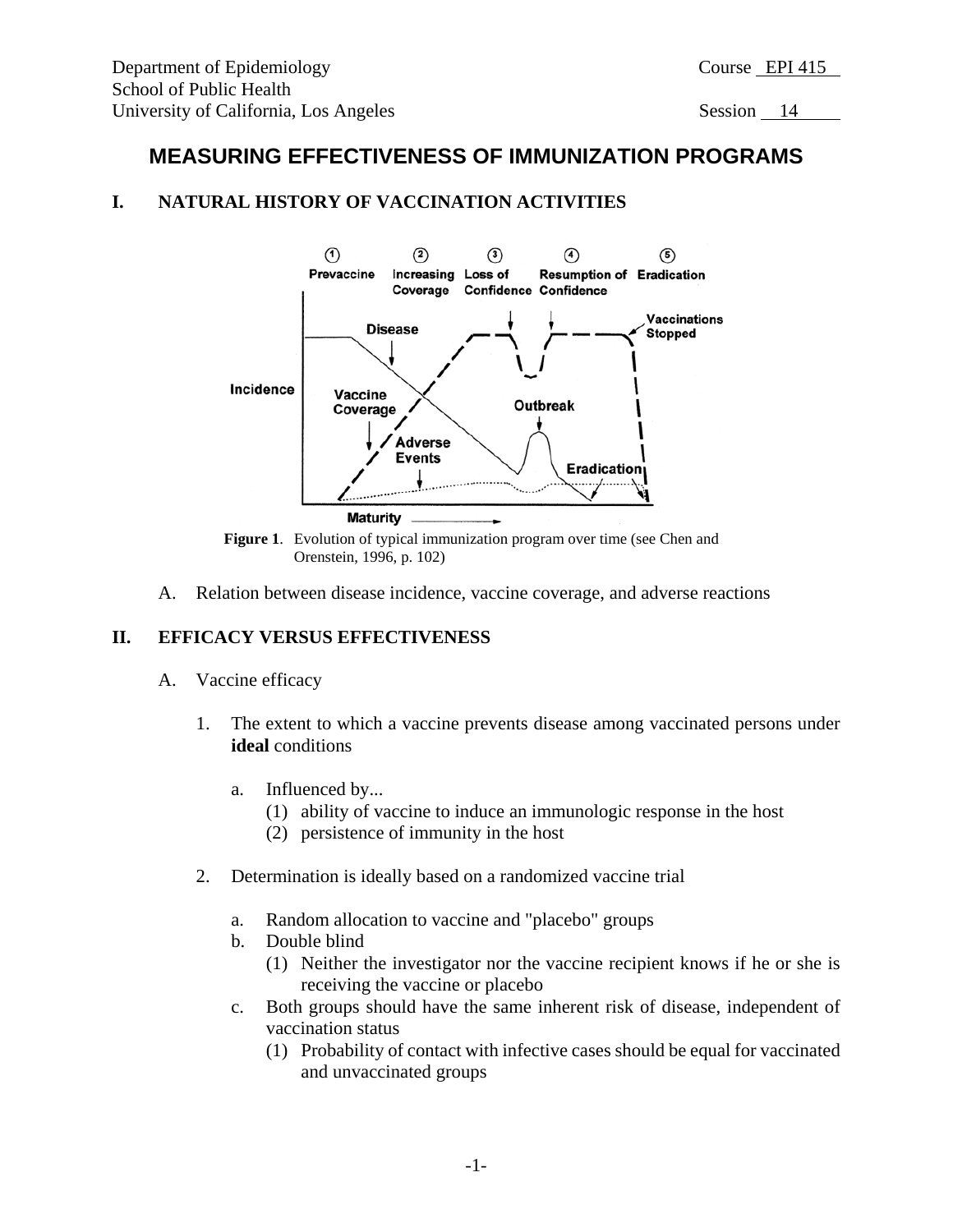## d. Example (UNETHICAL)



**Figure 2**. Randomized clinical trial of vaccine efficacy.

- B. Vaccine effectiveness (VE)
	- 1. The extent to which a vaccine prevents disease *among vaccinated persons* in community
	- 2. Most studies of vaccine efficacy are really measuring *vaccine effectiveness*
	- 3. Usually not based on randomized trials
		- a. Not ethical to inject persons with a known harmful agent
		- b. Not ethical to withhold vaccines of proven benefit from the placebo group
	- 4. Assessment most often based on non-experimental (or observational) studies
		- a. Example One (historical cohort study)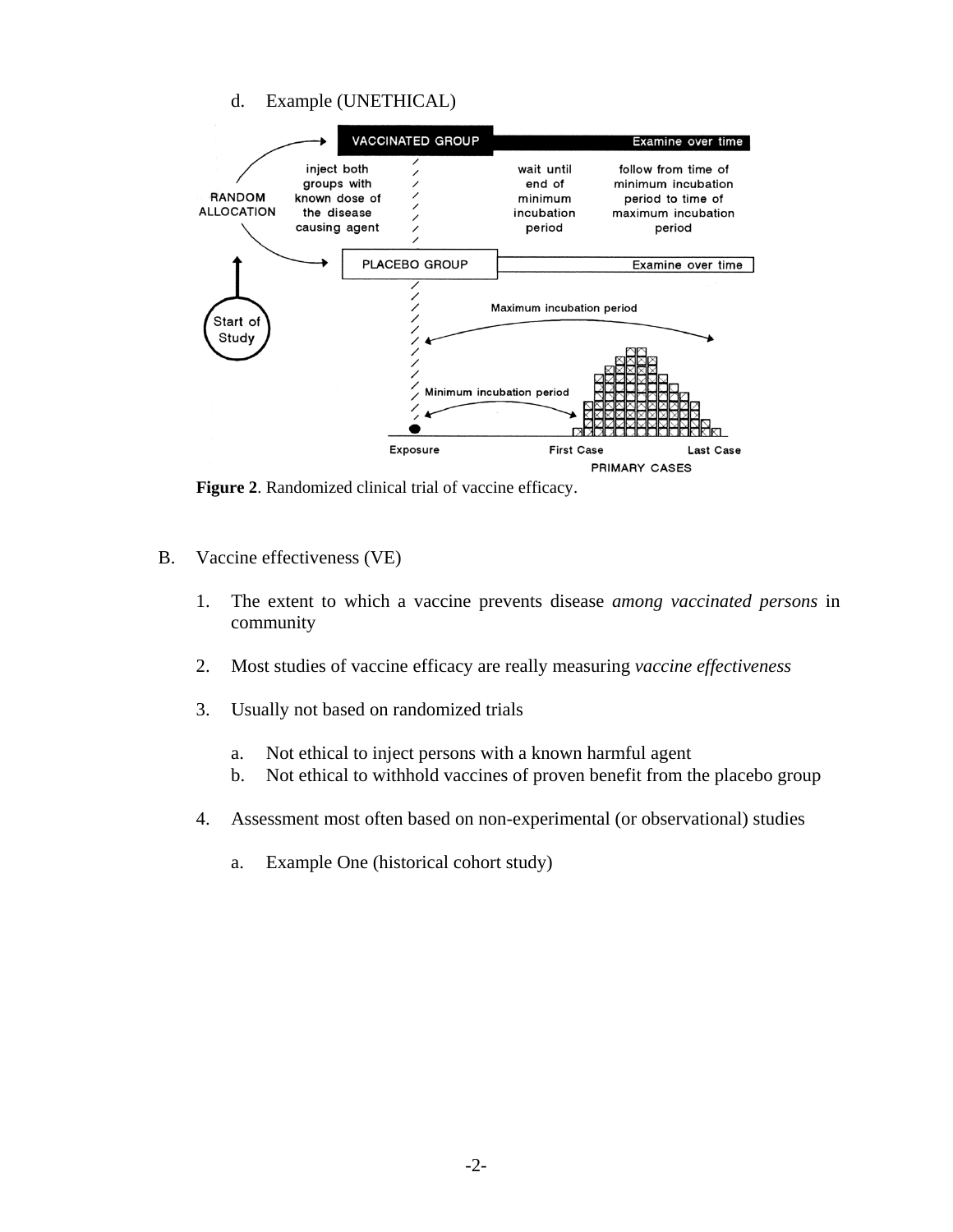

**Figure 3**. Historical cohort study of vaccine effectiveness.

b. Example Two (prospective and historical cohort study)



**Figure 4**. Flow diagram of vaccine efficacy study (see Chen and Orenstein, 1996, p. 111)

- C. Community effectiveness (CE)
	- 1. The extent to which a vaccine prevents disease *among all persons* (i.e., both vaccinated and unvaccinated) at the community level
	- 2. Influenced by...
		- a. coverage (prop. of community that has been vaccinated)
		- b. proper administration of vaccine (cold chain)
		- c. ability of the vaccine to induce an immunologic response in the host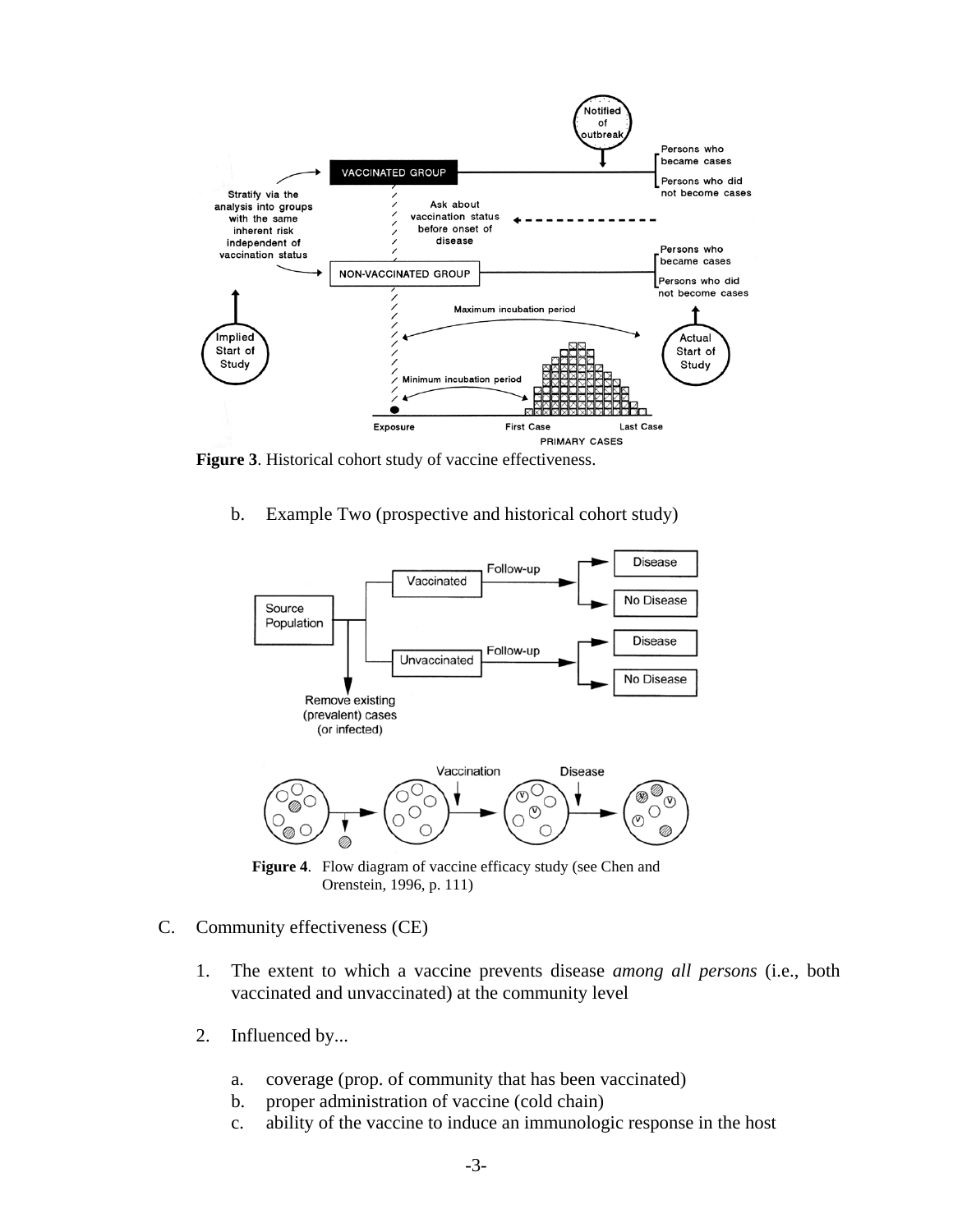- d. persistence of immunity in the host
- e. ability of the investigator to accurately measure disease and immunization status
- 3. Often measured using a **pretest-posttest-control** type of evaluation design
	- a. Change in disease incidence before and after a vaccination program in an intervention area as compared to a neighboring area with no vaccination program
	- b. Design

|                  | <b>Before</b> | Program | After |
|------------------|---------------|---------|-------|
| Vaccination area |               |         |       |
| Control area     |               |         |       |

- where  $O_{1.4}$  are observations (or surveys) made in the community with the vaccination program  $(O_1 \text{ and } O_2)$  and in a non-vaccinated control area  $(O_3$  and  $O_4$ ), both before  $(O_1$  and  $O_3)$  and after  $(O_2$  and  $O_4)$  the vaccination program (X) was offered
	- c. Measurement

|                  | <b>Before</b> |       | After          |                       |
|------------------|---------------|-------|----------------|-----------------------|
| Vaccination area |               | minus | $\mathsf{U}_2$ | $= I_{p,1} - I_{p,2}$ |
| Control area     | Ő,            | minus | $O_4$          | $= I_{p,3} - I_{p,4}$ |

where  $I_{p,1-4}$  is the incidence in the total population in each area before and after the vaccination program has taken place

(1) If there is no change in disease incidence in the control area...

$$
I_{p,3} - I_{p,4} = 0
$$

Thus, the effectiveness of a vaccine program may be measured as...

$$
I_{p,1} - I_{p,2}
$$

or more appropriately, the decline in the incidence rate relative to the "before" incidence. Thus the effectiveness at the community level is often measured as...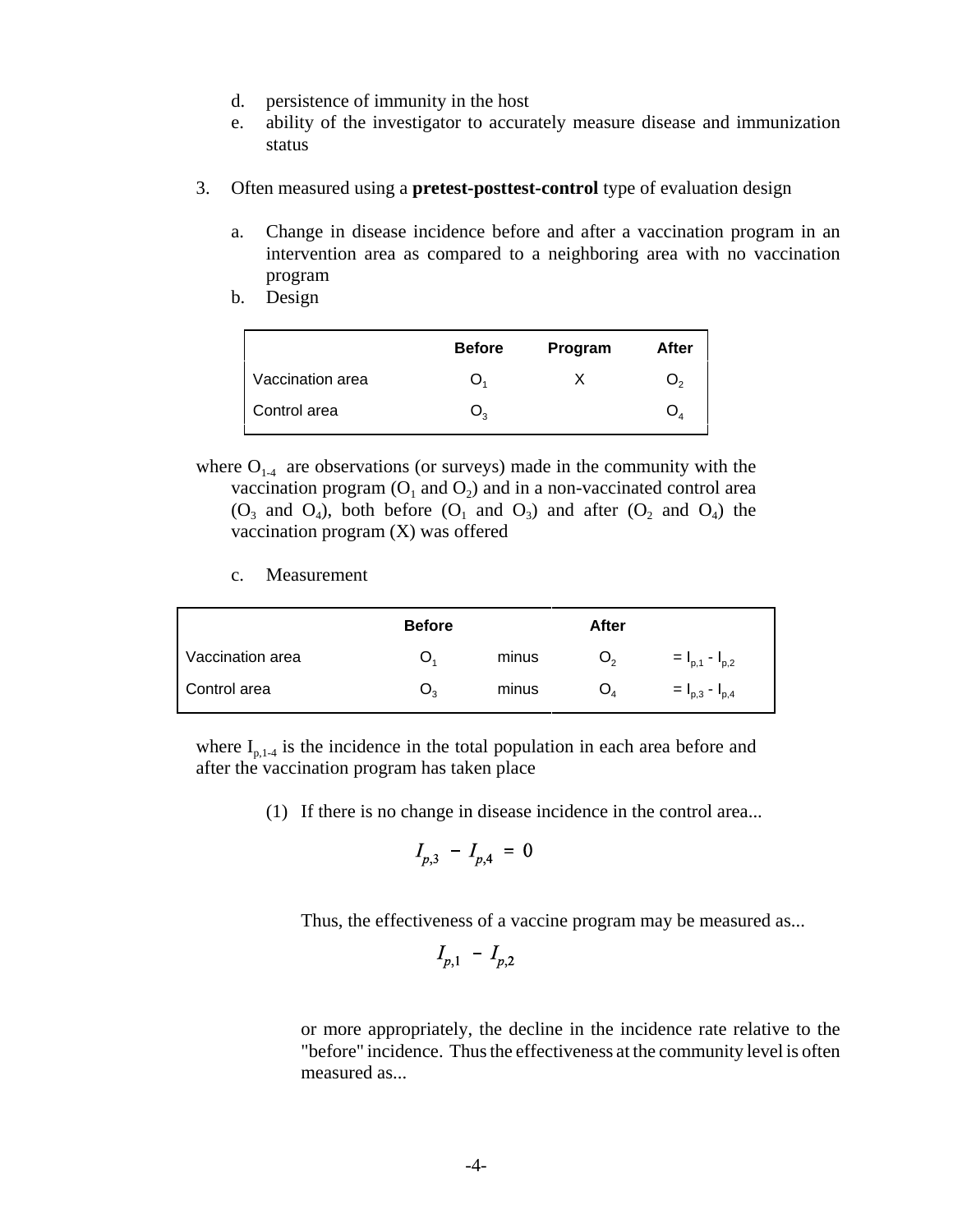$$
CE = \frac{I_{p,1} - I_{p,2}}{I_{p,1}}
$$

- d. Design assumes persons in both areas had the same probability of coming in contact with the disease agent
	- (1) Since the disease is less likely to spread in the vaccinated area, the probability of contacting the agent is reduced
		- (a) As a result, CE is biases in an upward direction

$$
CE = \frac{I_{p,1} - I_{p,2}}{I_{p,1}} \xrightarrow{\text{+ numerator is larger because } I_{p,2} \text{ is too small}}
$$
  
\n
$$
\text{+ denominator is unchanged}
$$

(b) The lower probability of disease contact among susceptibles in a group with many immunes is termed "herd immunity"

#### **III. QUANTITATIVE MEASURES OF VACCINE EFFECTIVENESS**

- A. Incidence rates among vaccinated and unvaccinated
	- 1. Onset of new cases of the disease of interest during a specified period of time among individuals identified by vaccination status
		- a. May be referred to as "attack rates"
			- (1) Another form of incidence rate
			- (2) Term used when time period of interest is limited to the duration of an epidemic rather than some fixed period such as a year
	- 2. Manner of identification of disease and vaccination status
		- a. Interview (self-reported)
			- (1) Most common approach
		- b. Examination of subjects
			- (1) Requires a knowledgeable field staff
		- c. Examination of clinical records
			- (1) Not always readily available
		- d. Laboratory tests
			- (1) May be too expensive for routine vaccine effectiveness assessment
		- e. Immunological studies
			- (1) Immuno-prevalence
				- (a) Observe prevalence of disease antibody levels in population
					- i) Serum (invasive)
					- ii) Saliva (non-invasive)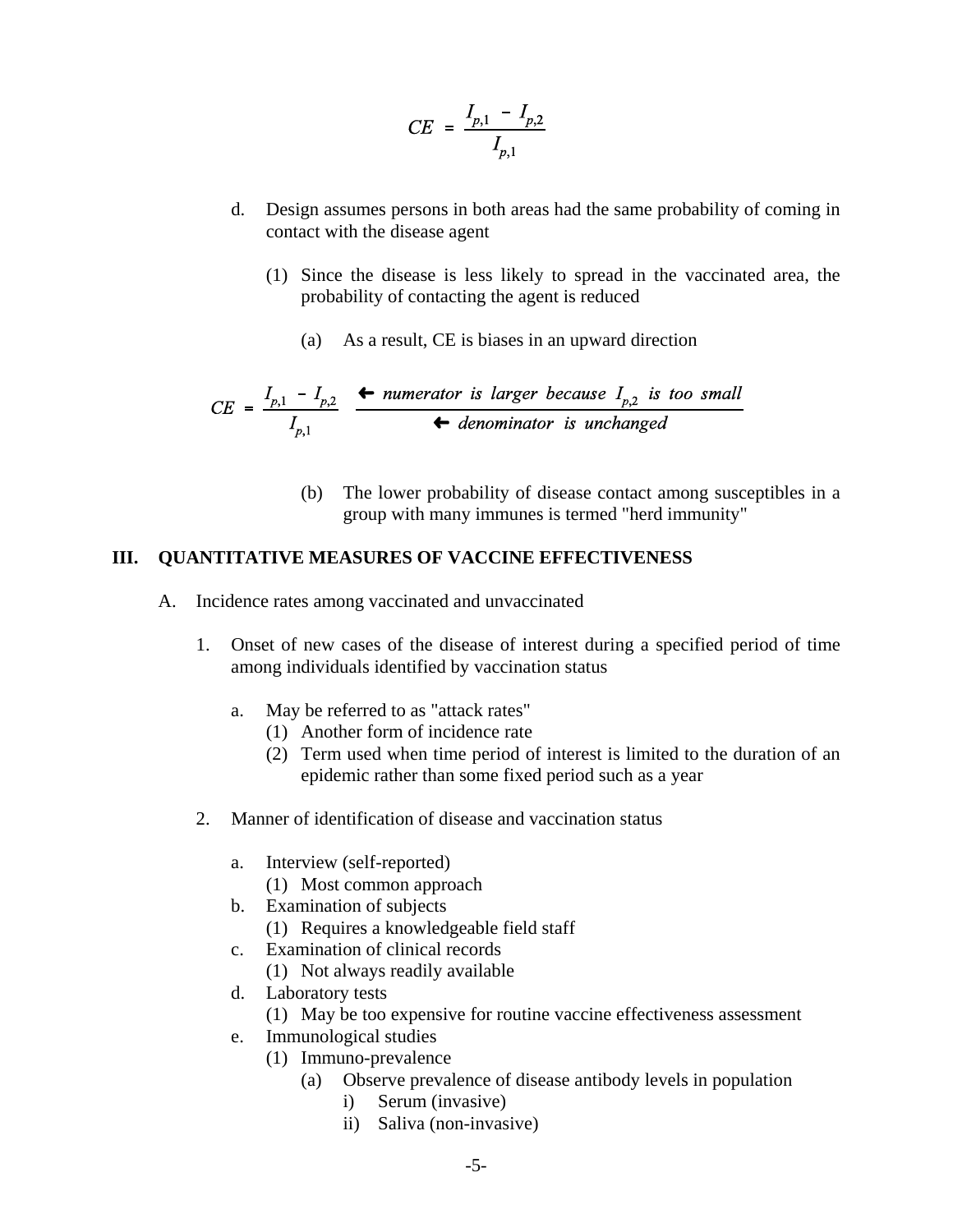- (b) Provides historical view of past disease contact and proportion of the population that responded immunologically to the disease agent
- (2) Immuno-conversion
	- (a) Observe the change in antibody levels over time
		- i) Due to vaccination
		- ii) Due to the disease of interest
		- iii) Due to some other related disease
		- iv) Due to time (i.e., waning of immunity with time)
	- (b) Incident cases are identified as persons with a multiplicative rise in antibody titer over some specified period of time
		- i) Based on serum, since not yet an option with saliva
		- ii) Often use four-fold increase as the criteria
		- iii) Change based on paired (i.e., two) sera
- (3) Requires laboratory support
	- (a) May be too expensive for routine vaccine effectiveness assessment
- 3. Graphic relationship



**Figure 5**. Prevented and preventable risk.

4. Formula for **Vaccine Effectiveness** (VE)

$$
VE = \frac{I_{uv} - I_{v}}{I_{uv}}
$$

- a. Measures the "Prevented Fraction among the Vaccinated"  $(PF_v)$ 
	- (1) Proportion of the disease incidence among vaccinated persons which was prevented by vaccination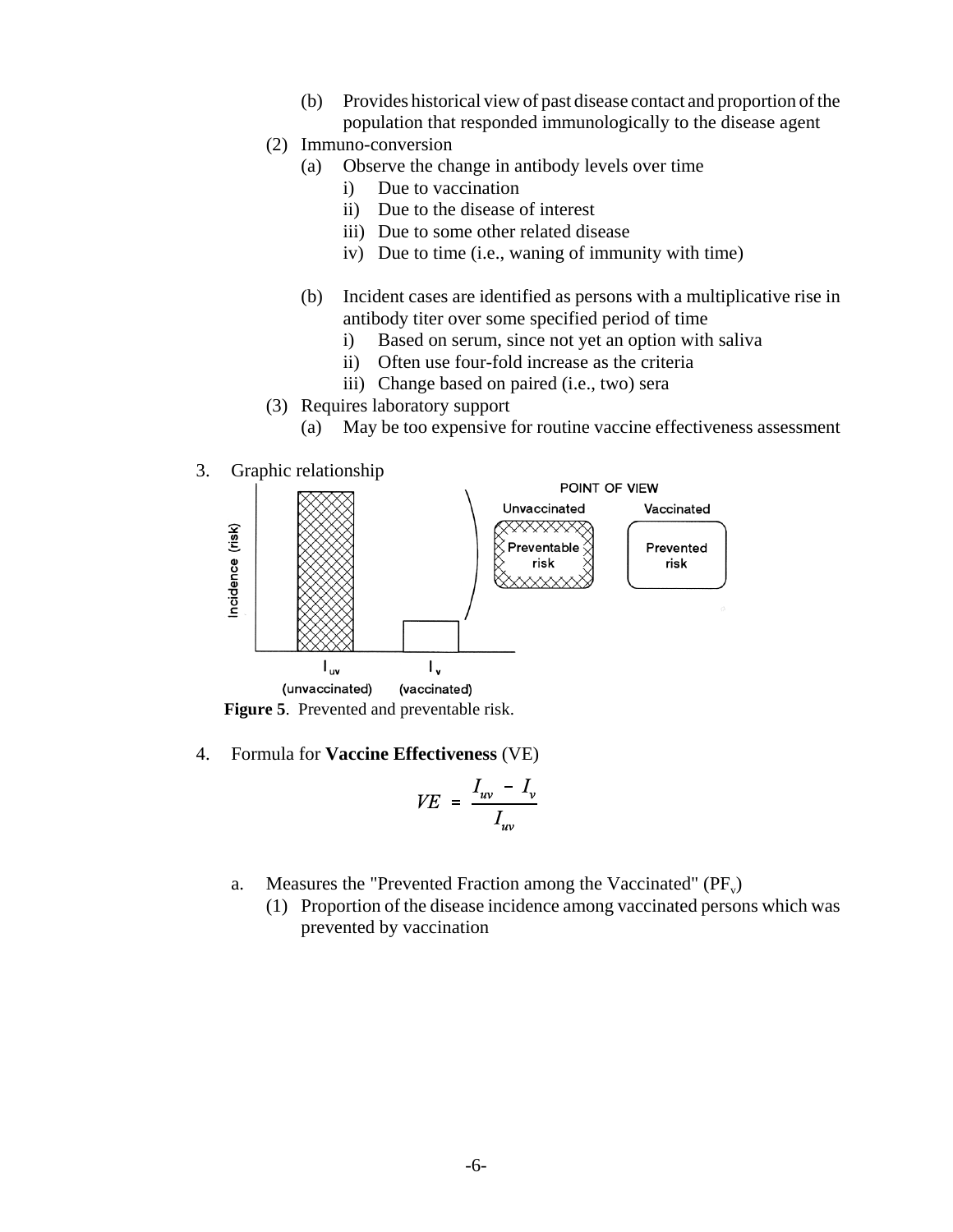

Figure 6. Graph of prevented risk in vaccinated.

- b. Measures the "Preventable Fraction among the Unvaccinated"  $(PF_{uv})$ 
	- (1) Proportion of the disease incidence among unvaccinated persons which is theoretically preventable by vaccination





c. If study findings are reported as a "risk ratio" (i.e.,  $I_v/I_w$ )... (1) Formula for VE,  $PF_v$  or  $PF_{uv}$  is often reported as...

$$
\frac{I_{uv} - I_{v}}{I_{uv}} = \frac{I_{uv}}{I_{uv}} - \frac{I_{v}}{I_{uv}} = 1 - \frac{I_{v}}{I_{uv}} = 1 - RR
$$

Note: RR must be less than 1.0 (vaccination is "preventive")

- (2) Remember, these formulas only apply if the probability of coming in *contact* with the disease is identical in the vaccinated and unvaccinated groups
- B. Measure based on the Total Population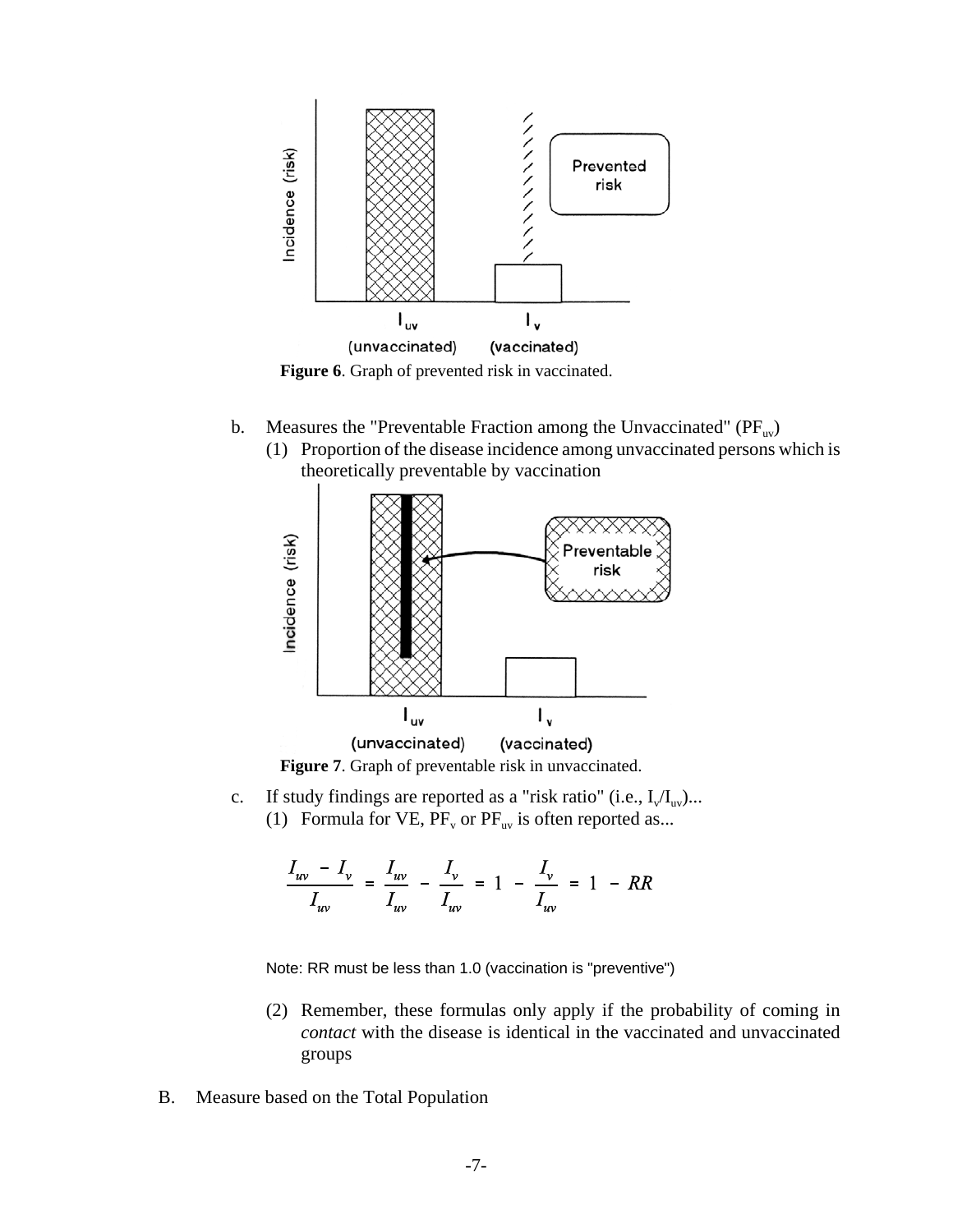- 1. **Community Effectiveness** (CE) of a Vaccination Program
	- a. Incidence rates among vaccinated persons  $(I_v)$  or unvaccinated  $(I_{uv})$  compared to the total population  $(I_n)$
	- b. Two measures of CE (fraction and cases)
		- (1) **Prevented fraction in population**  $(\mathbf{PF}_{p,v})$ 
			- (a) Graphic relationship



**Figure 8**. Graph of prevented risk in total population.

- (b) Indicates what proportion of new disease cases in the total population have theoretically been prevented by vaccination
- (c) Formula

$$
PF_{p,v} = \frac{I_{uv} - I_p}{I_{uv}} = 1 - \frac{I_p}{I_{uv}} = CE
$$

(d) Relationship to Vaccine Effectiveness

$$
PF_{p,\nu} = CE = VE \times PPV
$$

where **PPV** = proportion of the population vaccinated (coverage)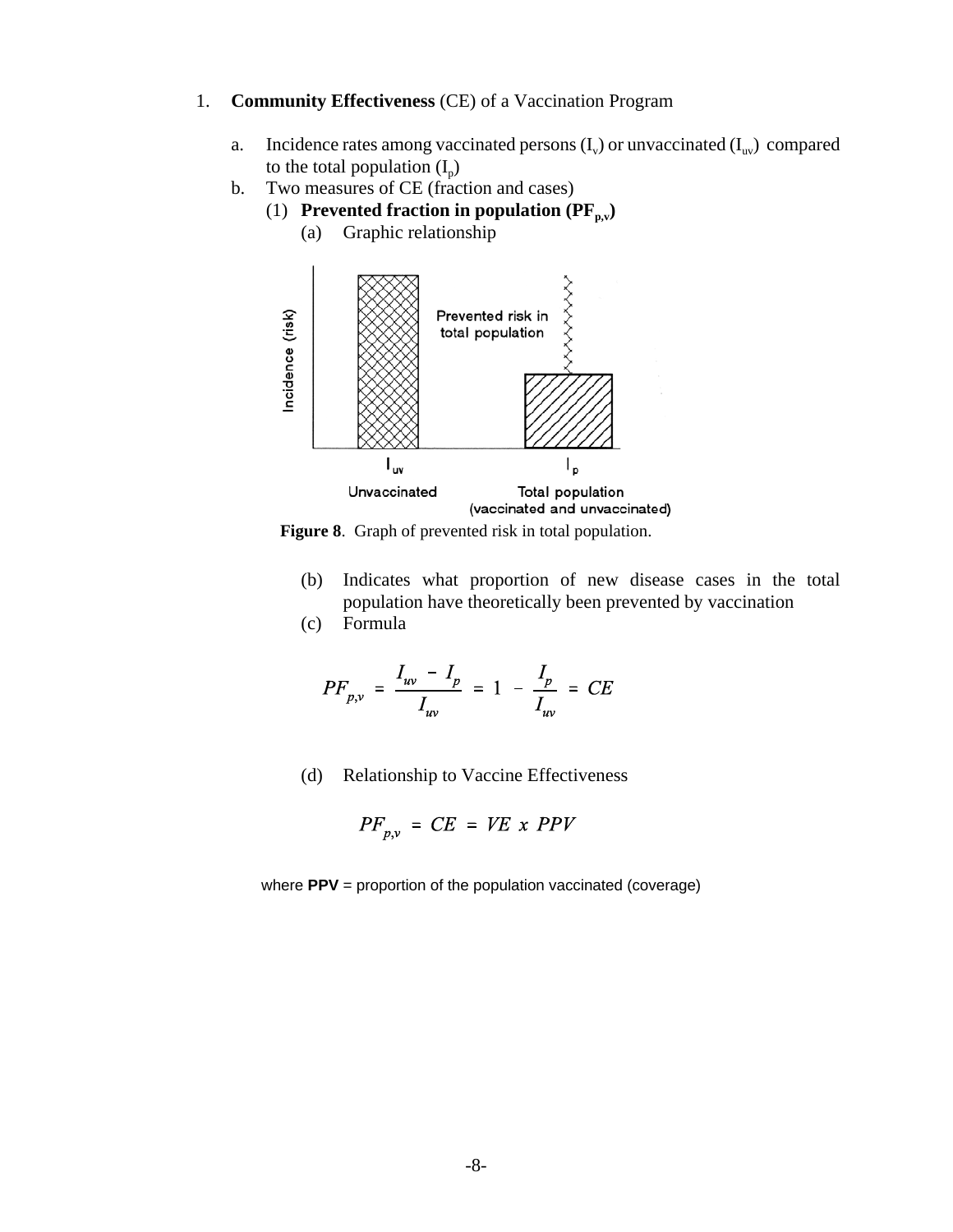| Prevented<br>cases | Total<br>population | X                                                                | Incidence among the<br>unvaccinated |   | Prevented fraction in the<br>population |  |
|--------------------|---------------------|------------------------------------------------------------------|-------------------------------------|---|-----------------------------------------|--|
|                    | N                   | X                                                                | 'uv                                 | X | 'uv                                     |  |
|                    |                     | Expected cases if no one in the population<br>had been vaccinate |                                     |   | CЕ                                      |  |

### (2) **Prevented cases in the population**

# 2. **Preventable fraction in population**  $(\mathbf{PF}_{p,uv})$

a. Graphic relationship





- b. Indicates what proportion of new disease cases in the total population are theoretically preventable if everyone in the population was vaccinated
	- (1) Assumes everyone would have the same incidence of disease as those who were vaccinated
- c. Formula

$$
PF_{p,\text{uv}} = \frac{I_p - I_v}{I_p} = 1 - \frac{I_v}{I_p}
$$

d. Relationship to Vaccine Effectiveness (VE)

$$
PF_{p,uv} = \frac{(1 - PPV) \times \frac{VE}{1 - VE}}{(1 - PPV) \times \frac{VE}{1 - VE} + 1}
$$

where **PPV** = proportion of the population which is vaccinated (i.e., coverage)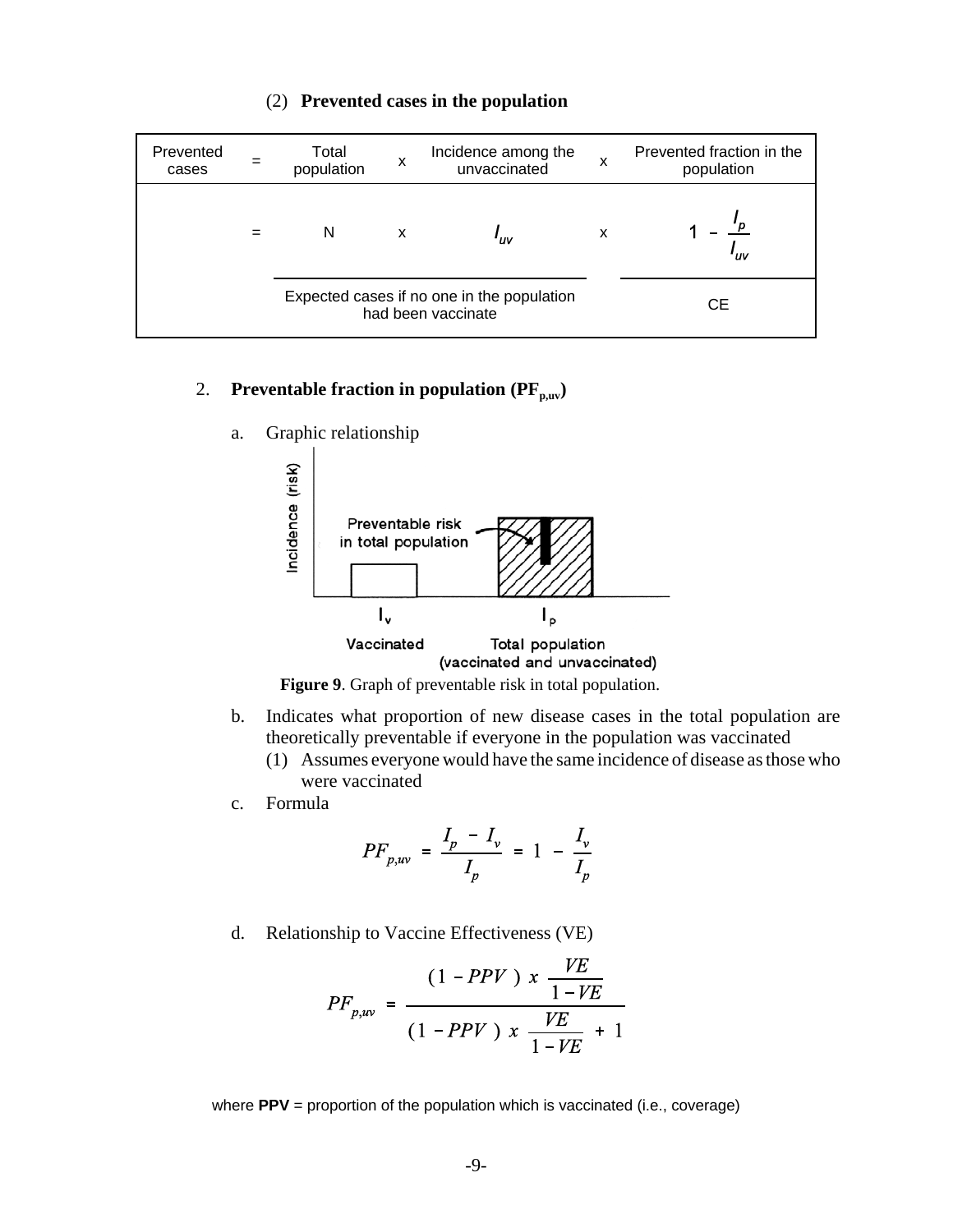- C. Relationship between PCV, PPV, and VE
	- 1. **Proportion of cases vaccinated** (PCV)
		- a. Formula (see Chen and Orenstein, 1996, p. 110)

$$
PCV = \frac{PPV - (PPV \times VE)}{1 - (PPV \times VE)}
$$

where, PPV and VE are as defined previously

- b. While this formula describes the relationships shown in the graph on p. 110 of the Chen and Orenstein article (1996), it is not useful in its present form
	- (1) Knowing that some proportion of disease cases has not been vaccinated is of little relevance to policy- or decision-makers
- c. Note: the relationships in the above formula and those following in this section will hold true only if susceptible persons have had the same probability of disease *contact* as immune persons

#### 2. **Vaccine effectiveness** (VE)

a. Formula

$$
VE = \frac{PCV - PPV}{PPV \times (PCV - 1)} \quad or \quad \frac{PPV - PCV}{PPV \times (1 - PCV)}
$$

where PCV = proportion of the cases vaccinated and PPV is as defined above

- b. Very useful formula since it shows how two parameter estimates (i.e., PCV and PPV) can be combined to permit the indirect assessment of vaccine effectiveness as **actually** occurred in a field setting
	- (1) Not essential to measure  $I_v$ ,  $I_{uv}$ , or  $I_p$  in the population
	- (2) *Proportion of population vaccinated* (i.e., PPV) is derived in immunization surveys using the EPI "30 x 7" cluster sampling procedure
		- (a) Procedure presented in EPI 418 *Rapid Epidemiological Surveys in Developing Countries*, Spring Quarter
	- (3) Proportion of the Cases Vaccinated (i.e., PCV) is derived from a detailed interview of a sample of disease cases

#### 3. **Proportion of population vaccinated** (PPV)

a. Formula

$$
PPV = \frac{PCV}{VE \times (PCV - 1) + 1}
$$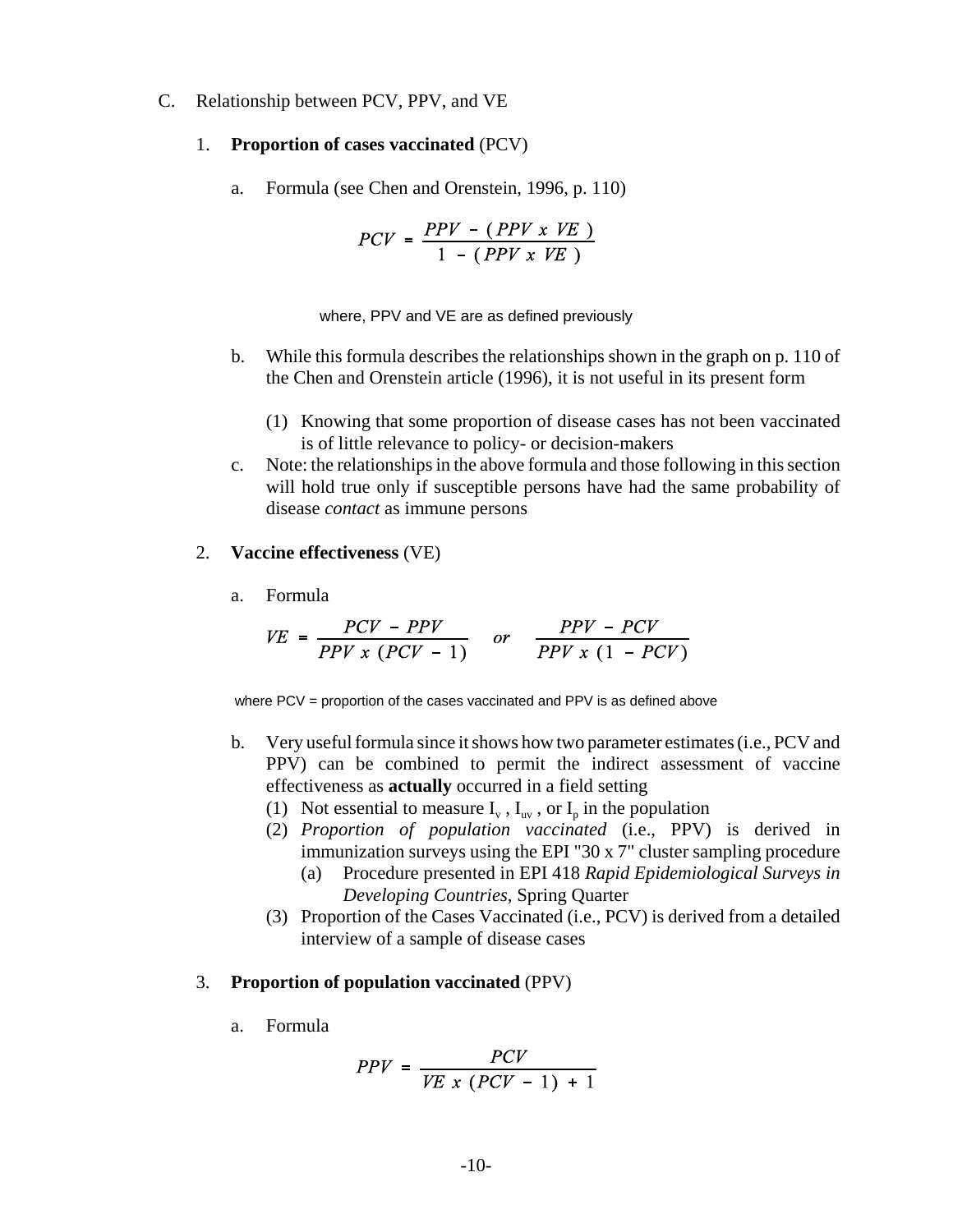- b. This formula is presented so that all three parameters (i.e., PCV, PPV, and VE) can be estimated by knowing the values of any two
- c. Should be used to estimate proportion of the population which has been vaccinated with data from a disease monitoring program (see below)
- D. Example of Calculations
	- 1. Nomogram



**Figure 10**. Relation between PPV and PCV (see Chen and Orenstein, 1996, p. 110)

|              | <b>Measles</b>                       | No measles                         | Total                     |                                        |            |
|--------------|--------------------------------------|------------------------------------|---------------------------|----------------------------------------|------------|
| Vaccinated   | 1,000                                | 64,000                             | 65,000                    | Iv.                                    | $= 0.0154$ |
| Unvaccinated | 11,500                               | 23,500                             | 35,000                    | $I_{uv}$                               | $= 0.3286$ |
|              | 12,500                               | 87,500                             | 100,000                   | $I_{p}$                                | $= 0.1250$ |
|              |                                      |                                    |                           |                                        |            |
|              |                                      |                                    | Risk Ratio $=$            | $RR = I_v/I_{uv}$                      | $= 0.0468$ |
|              |                                      |                                    | Vaccine Effectiveness $=$ | VE.                                    | $= 0.9532$ |
|              |                                      | Prevented Fraction in Population = |                           | $PF_{p,v}$                             | $= 0.6196$ |
|              | Preventable Fraction in Population = |                                    |                           | $\mathsf{PF}_{\mathsf{p},\mathsf{uv}}$ | $= 0.8769$ |

E. Do calculations using MS *Excel* and VE program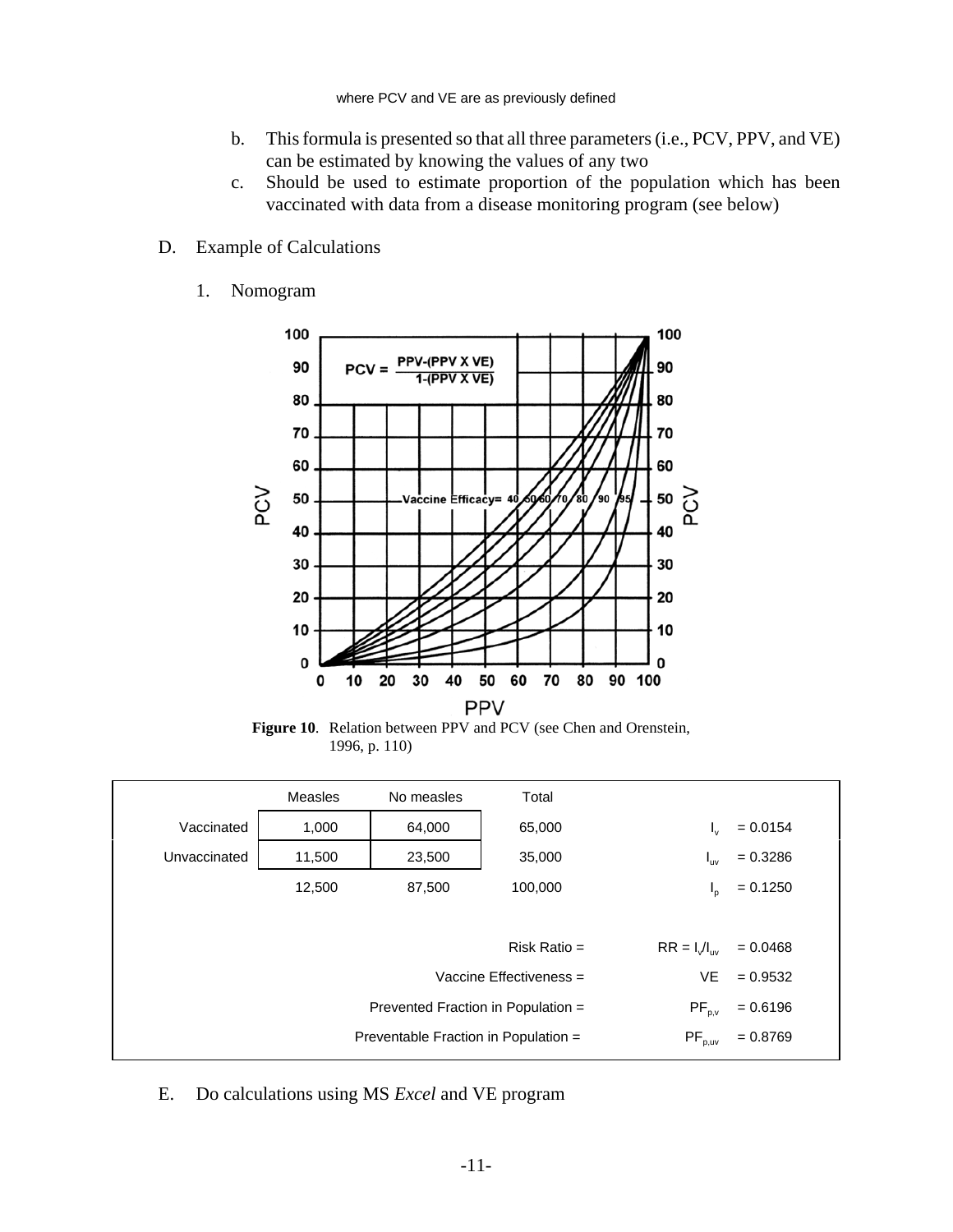- 1. Use both for calculations and sensitivity analysis
	- a. Available on the EPI 415 class website as *ve.xls*
- 2. Table

| Field observations                                                                     | Enter<br>Observed<br>Value | <b>Calculated Value</b> |       |                                     |
|----------------------------------------------------------------------------------------|----------------------------|-------------------------|-------|-------------------------------------|
| Prop. of CASES who report<br>having been vaccinated                                    | 0.080                      | $PCV =$                 | 0.080 |                                     |
| Prop. of POPULATION who report<br>having been vaccinated                               | 0.650                      | $PPV =$                 | 0.650 | Enter 2 of the 3<br>numbers in thes |
| <b>VACCINE EFFECTIVENESS</b>                                                           |                            | $VE =$                  | 0.953 | spaces                              |
| Proportion of potential CASES in population<br>that have been PREVENTED by vaccination |                            | $PF_{p.v} =$            | 0.620 |                                     |
| Proportion of actual CASES in population<br>that are PREVENTABLE by vaccination        |                            | $PF_{p,uv} =$           | 0.877 |                                     |



- a. The operator must enter any two parameters (i.e., PCV, PPV, or VE) and the third parameter will be calculated by the program
- b. Most likely, PCV and PPV will be derived in a field survey and VE will be estimated using the above table
- 3. Formulas for table entries
	- a. All entries are text or numbers except those in column D

|             | Calculated Value                                  |
|-------------|---------------------------------------------------|
|             | $PCV = -IF(B6>0,B6,(B9-(B9*B11))/(1-(B9*B11)))$   |
|             | $PPV = = IF(B9>0,B9,B6/((B11*(B6-1))+1))$         |
|             | $VE =  F(B11>0,B11,(B6-B9)/(B9*(B6-1))) $         |
| $PF_{p,v}$  | $=$ D11*D9                                        |
| $PF_{p,uv}$ | $((1-D9)*(D11/(1-D11)))/((1-D9)*(D11/(1-D11))+1)$ |

b. Logic for PCV equation

If the entry in cell B6 is greater than 0 (the operator has entered a number), then accept the value in cell B6, otherwise compute for cell B6 the value using the formula (B9-(B9\*B11))/(1-(B9\*B11))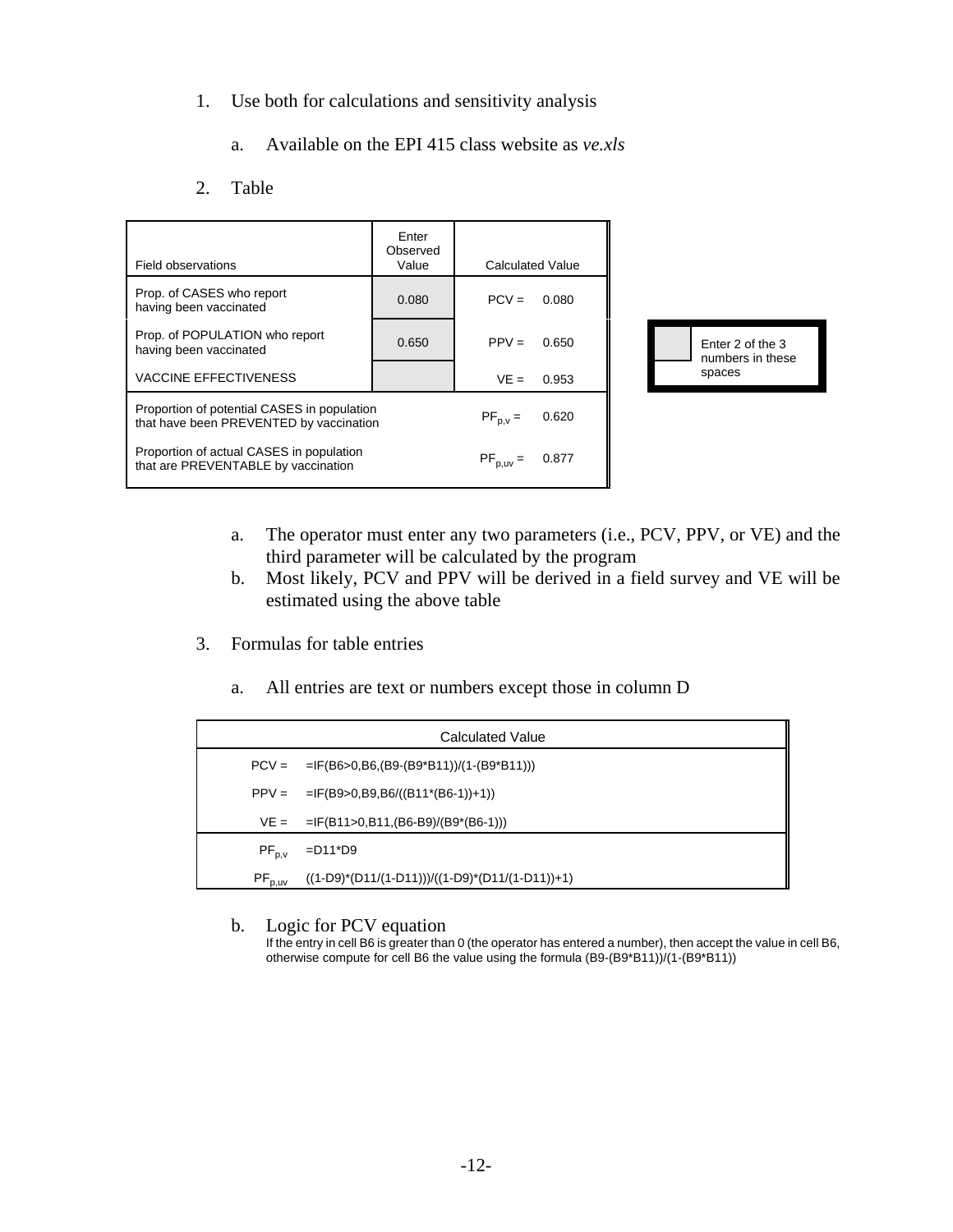

c. Graph (text included only for this example)

**Figure 11**. Graph for program *VE.xls* (annotated text not included)

## **IV. GENERAL PRINCIPLES FOR ASSESSMENT OF VACCINE EFFECTIVENESS**

- A. Case definition
	- 1. Use uniform definition for all cases
- B. Case ascertainment
	- 1. Must be independent of vaccination status
		- a. Equal effort is made to detect cases among vaccinated and unvaccinated persons
- C. Vaccination status ascertainment
	- 1. Need to classify vaccination status **prior** to onset of disease or an outbreak
- D. Comparability of exposure
	- 1. Vaccinated persons should have the same probability of contact with cases or other sources of the disease as persons not vaccinated

## **V. SPECIFIC ASSESSMENT METHODS**

- A. Establish a **surveillance system** for target diseases
	- 1. This should always be done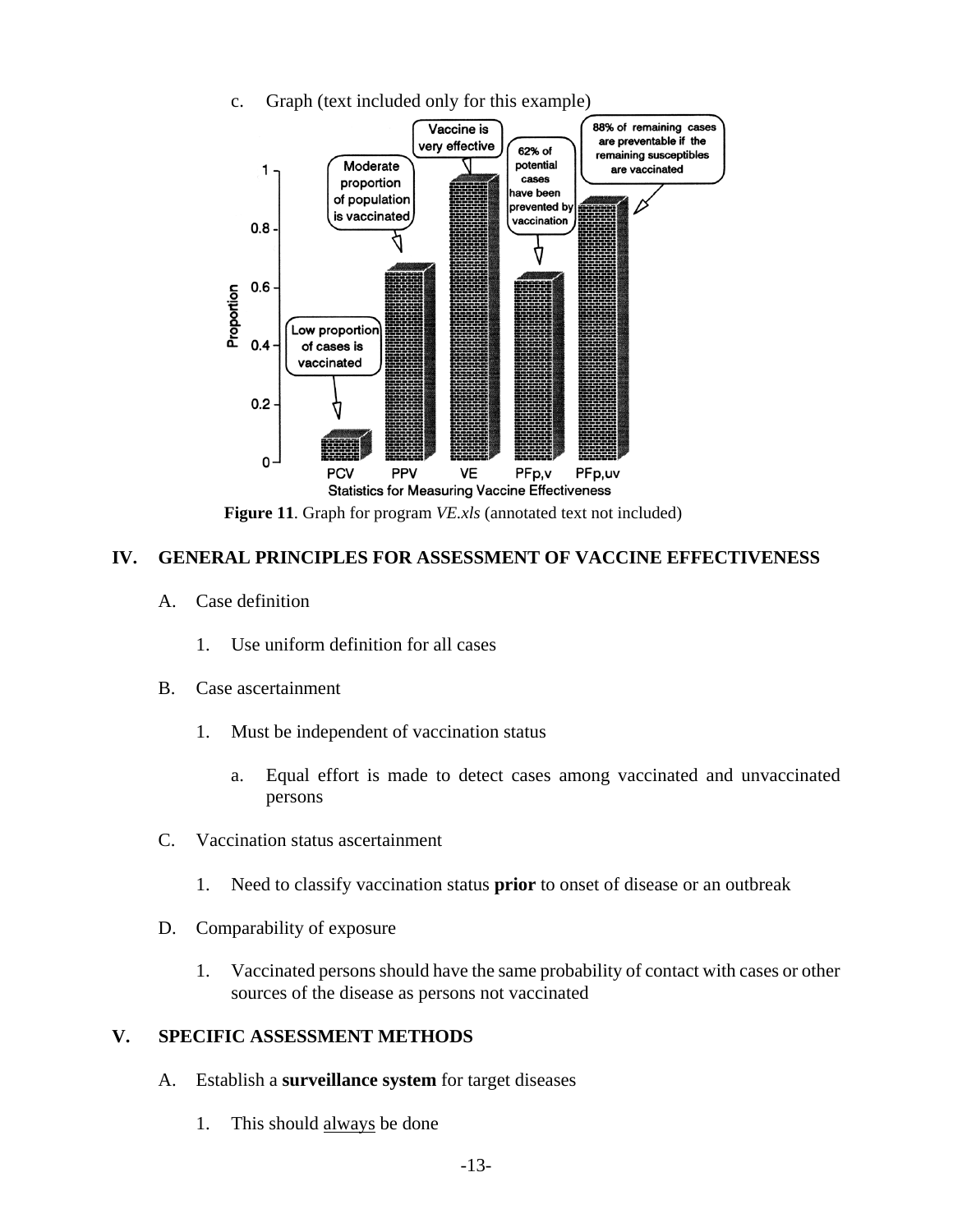- 2. Require health workers to report all cases of the target diseases
	- a. Teach primary health workers the signs and symptoms of the diseases of interest
		- (1) Need to make sure that sensitivity and specificity of the diagnostic process is relatively high
	- b. Require that the medical care staff in hospitals and clinics provide complete reporting
- 3. Determine *Proportion of Cases Vaccinated* (PCV)
	- a. Interview cases (or other respondent) and determine vaccination history
		- (1) Assume respondent has either a good memory or a home record of vaccinations
	- b. Review clinic or hospital records of local cases seen in institutional settings (1) Assume vaccination record is included in the patient's folder
- 4. Determine *Proportion of Population Vaccinated* (PPV)
	- a. Based on existing information from a vaccination team or the health center staff
	- b. Conduct occasional **Rapid Surveys** (Spring Quarter, EPI 418, *Rapid Epidemiological Surveys in Developing Countries*)
- 5. Derive *Vaccine Effectiveness* (VE)
	- a. Use formula described previously (*VE.xls* program)
- B. Create monitoring graph
	- 1. This should always be done, but is much easier if a microcomputer and *Excel* are available
	- 2. Components
		- a. Measured variables
			- (1) Monthly or quarterly
				- (a) Proportion of disease cases that have been vaccinated (PCV)
			- (2) Once or twice a year
				- (a) Proportion of population that has been vaccinated (PPV)
		- b. Estimated variable
			- (1) Monthly or quarterly
				- (a) Vaccine effectiveness (VE)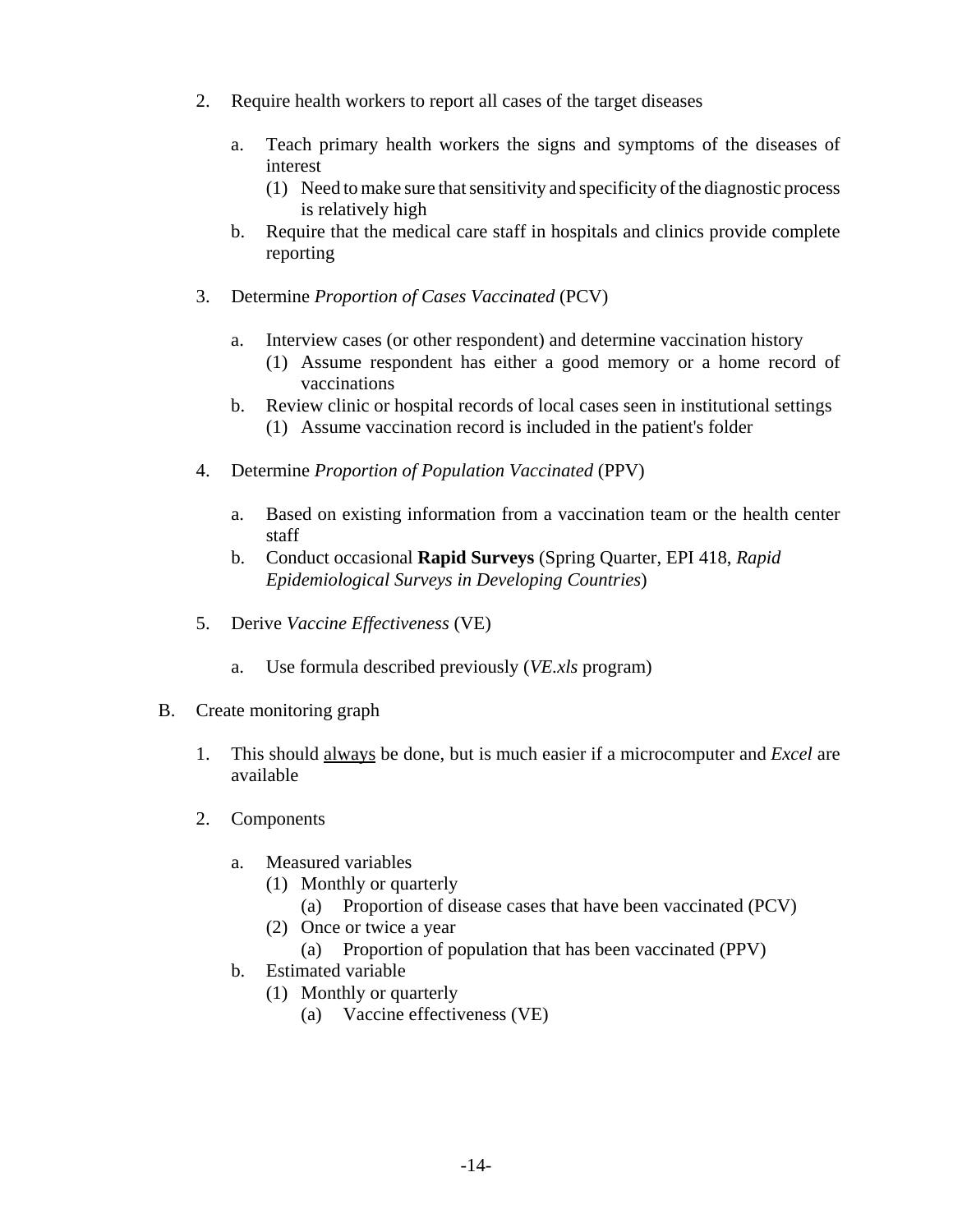3. Graph



a. By month or quarter for the administrative region of interest

**Figure 12**. Vaccination monitoring graph by quarter of year, XX state.

- 4. Interpretation
	- a. High vaccine effectiveness (VE)
		- (1) If measurement error
			- (a) Surveillance system underreports the vaccination status of disease cases
				- i) PCV is artificially low, resulting in VE being artificially high
		- (2) If lack of social mixing
			- (a) Disease cases are very uncommon in the vaccinated group due to lack of social interaction between vaccinated and unvaccinated persons
				- i) PCV is artificially low, resulting in VE being artificially high
		- (3) If accurate measurement
			- (a) Desired outcome
			- (b) Focus on improving vaccination coverage
				- i) Supervision
				- ii) Transportation
				- iii) Supplies and equipment
	- b. Low vaccine effectiveness (VE)
		- (1) If measurement error
			- (a) Cases report having been vaccinated when in truth they were not i) PCV is artificially high, resulting in VE being artificially low
			- (b) Vaccination coverage is reported as being lower than it really is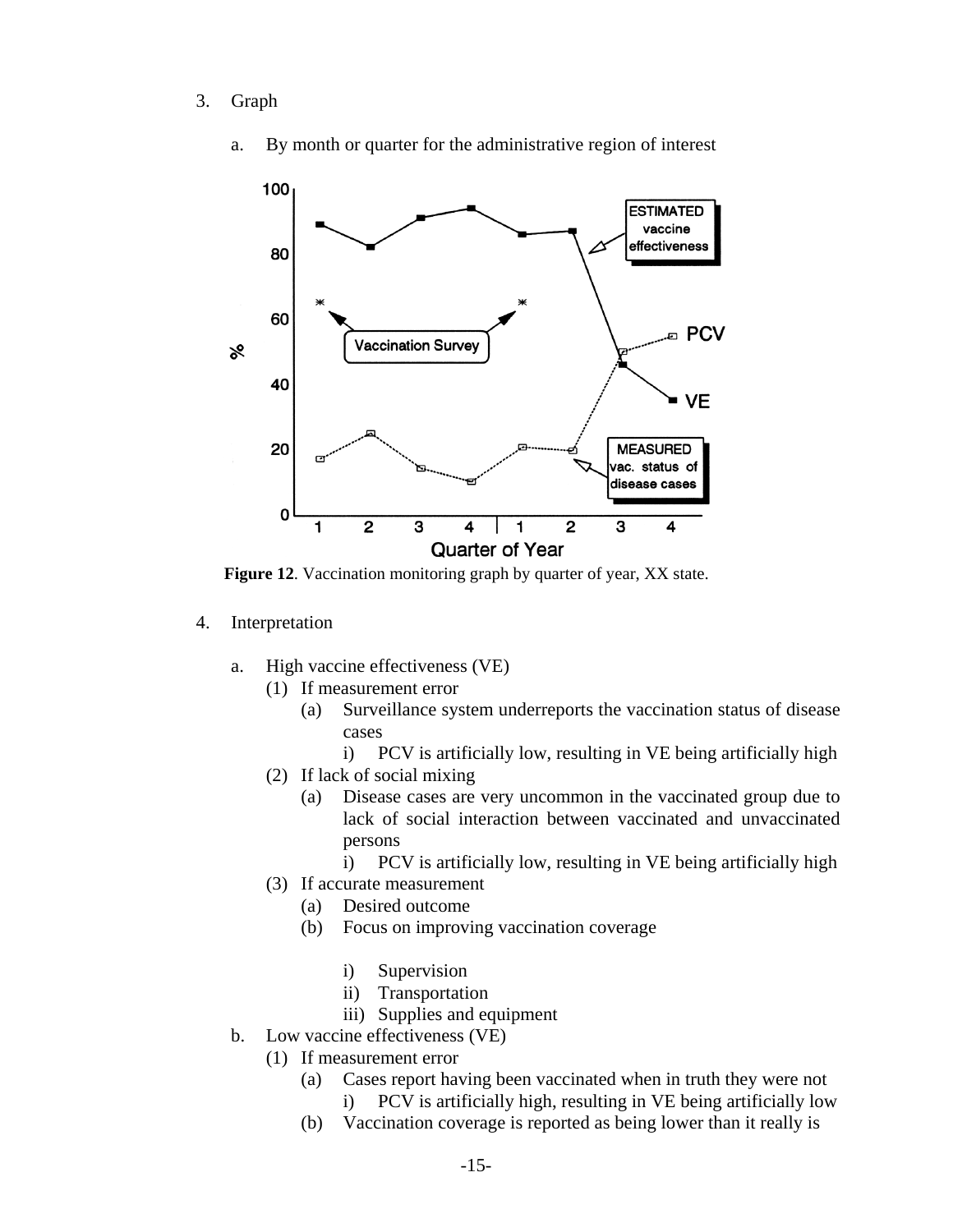- i) PPV is artificially low resulting in VE being artificially low
- (2) If accurate measurement
	- (a) Undesirable outcome
	- (b) Focus on improving vaccine effectiveness before trying to improve vaccination coverage
		- i) Break in cold chain
		- ii) Poor administration of vaccine
		- iii) Fault in production quality of vaccine

## C. Conduct a **field investigation**

- 1. This should occasionally be done, since it is costly and time consuming
- 2. Criteria to determine if an investigation can be successfully done
	- a. Disease was at a minimal level in the area prior to the present outbreak
		- (1) Few in the population of interest had developed natural, active immunity due to prior contact with the disease agent
	- b. Vaccination records are available to help determine who was and was not vaccinated
		- (1) Home immunization records
			- (a) Held by mother or head of household
		- (2) Clinic or hospital immunization records
			- (a) Use to evaluate accuracy of respondents memory
			- (b) May require considerable work if records are not easily accessible
	- c. Both vaccinated and unvaccinated persons are present in adequate number in the population and are mixing so that the disease could spread
		- (1) Otherwise cannot adequately assess the underlying disease rate in the two groups
	- d. Cases of the disease were relatively common in the population
		- (1) Both vaccinated and unvaccinated persons had similar opportunities for contact with infective cases
- 3. Define the eligible (i.e., "target") population
	- a. Persons who, according to their age, should theoretically have been vaccinated
	- b. Persons who, according to their age, should theoretically be susceptible to the disease if they had not been vaccinated and if they have not had the disease (1) No maternal immunity
- 4. Types of field investigations
	- a. Acute outbreak
		- (1) An excess number of cases during a short period of time in one setting such as a community or school
		- (2) Study population  $=$  total eligible population
	- b. Large-scale epidemic or endemic disease
		- (1) An excess number of cases over time in larger populations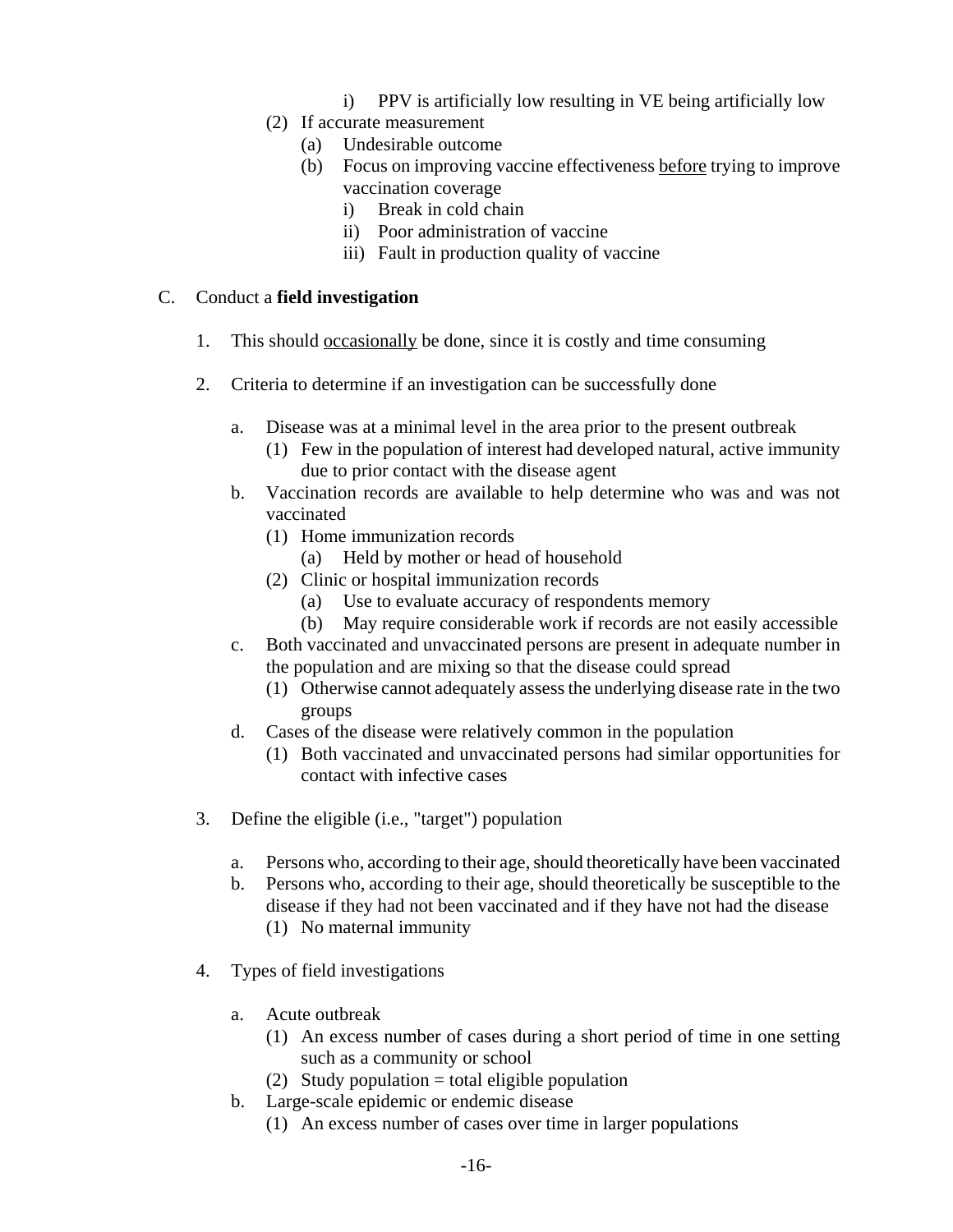- (2) Study population  $=$  cluster sample of eligible population
	- (a) EPI "30 x 7" Cluster Sample (presented in EPI 418)
- (3) Determine both history of vaccination and post-vaccination disease status
	- (a) If cases are common in the sampled population, can derive VE from the results of the survey
	- (b) If cases are not common in the sampled population, extend the analysis to other cases in the total eligible population (derived via the surveillance system) and do a "case-base" analysis (see *APPENDIX*)
- c. Secondary Attack Rate Studies
	- (1) Criteria
		- (a) Disease is epidemic or endemic and is transmitted person-to-person
		- (b) Disease clusters in households or geographic clusters
		- (c) Index case can be identified in households or clusters i) First case with the disease
		- (d) Households or clusters have more than one child in the eligible population
		- (e) Secondary cases can be identified in households or clusters
			- i) New cases arising one incubation period after the index case brought the disease into the household or geographic cluster
	- (2) Analysis
		- (a) For all eligible persons in household or clusters *other than the index case*...
			- i) Determine historical vaccination status
			- ii) Determine recent target disease status
		- (b) Derive  $I_v$  and  $I_{uv}$  in the usual manner for all vaccinated and unvaccinated eligible people in the combined households or combined clusters
			- i) Exclude the *index cases* from each household in the analysis
				- a) The *index case* brings the disease into the household

$$
VE = 1 - \frac{I_v}{I_{uv}}
$$

- d. Case-control Studies
	- (1) The approach of choice when resources for conducting investigations are scarce
		- (a) Since disease is relatively uncommon, community-based investigations of vaccinated and unvaccinated persons may require a large sample population to derive stable estimates of the underlying disease rates
		- (b) Fewer persons need to be interviewed or examined when using the case-control study design
	- (2) Cases
		- (a) Persons who recently became ill with the disease
			- i) signs and symptoms
			- ii) laboratory confirmation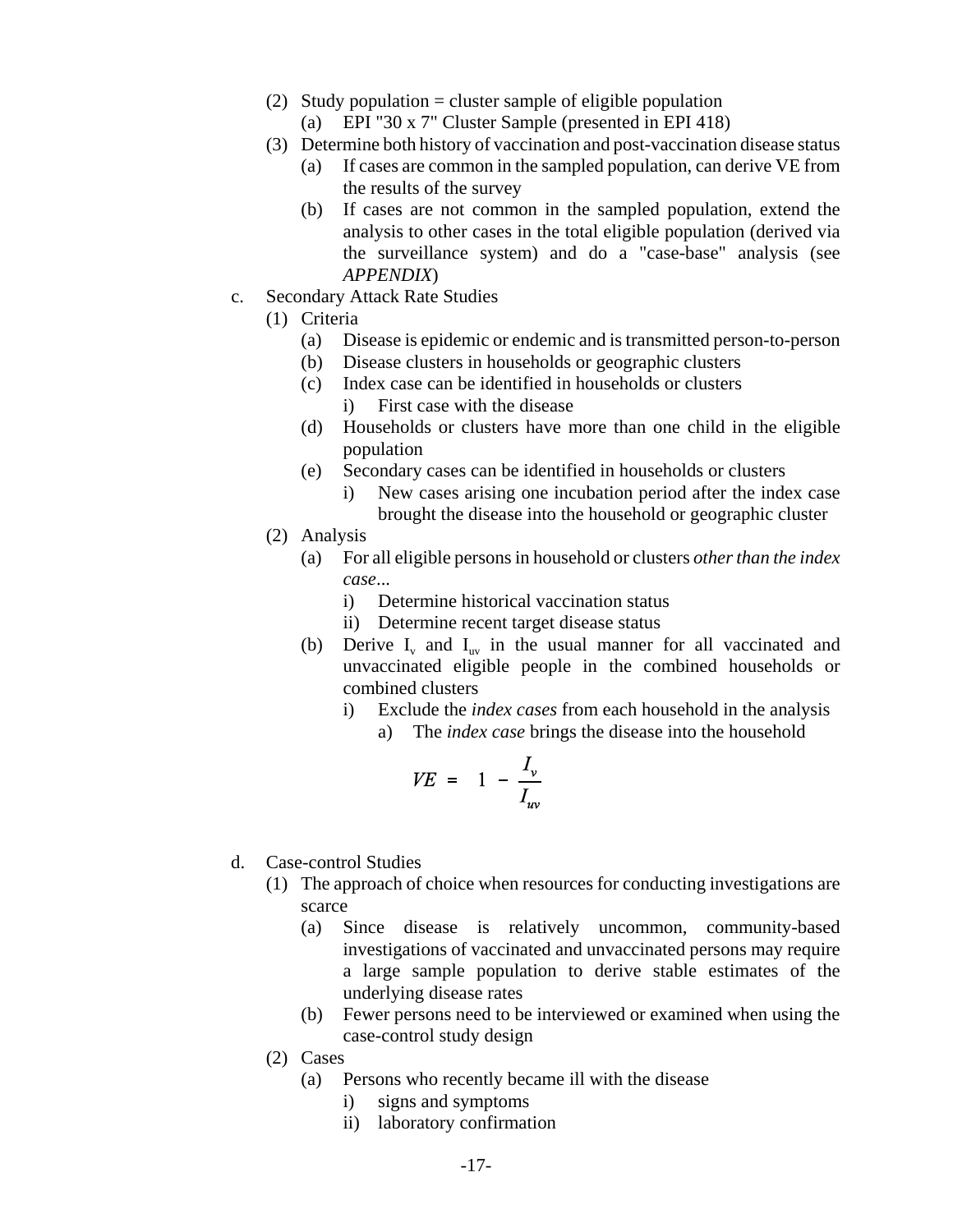- (b) Selected either during or at the end of the time period under consideration
- (3) Controls
	- (a) Free of the disease and selected at the same time as cases
		- i) Incidence-density type of case-control study
		- ii) Not often feasible since the epidemic has already occurred by the time the investigation is started
	- (b) Free of the disease and selected at the end of the time period under consideration
		- i) Cumulative incidence type of case-control study
		- ii) The usual method for selecting controls in studies of vaccine effectiveness
	- (c) A sample of the source population of the cases selected at the end of the time period under consideration
		- i) Case-base type of case-control study (see *APPENDIX*)
		- ii) The same persons may show up in both the case series and the control series
		- iii) Not often done but preferable since the odds ratio (OR) is an unbiased estimator of the risk ratio (RR)
			- a) Uncommon disease assumption is not required
		- iv) Formulas for calculating variance estimates and confidence intervals are presented in EPI 200A-C (for epidemiology majors)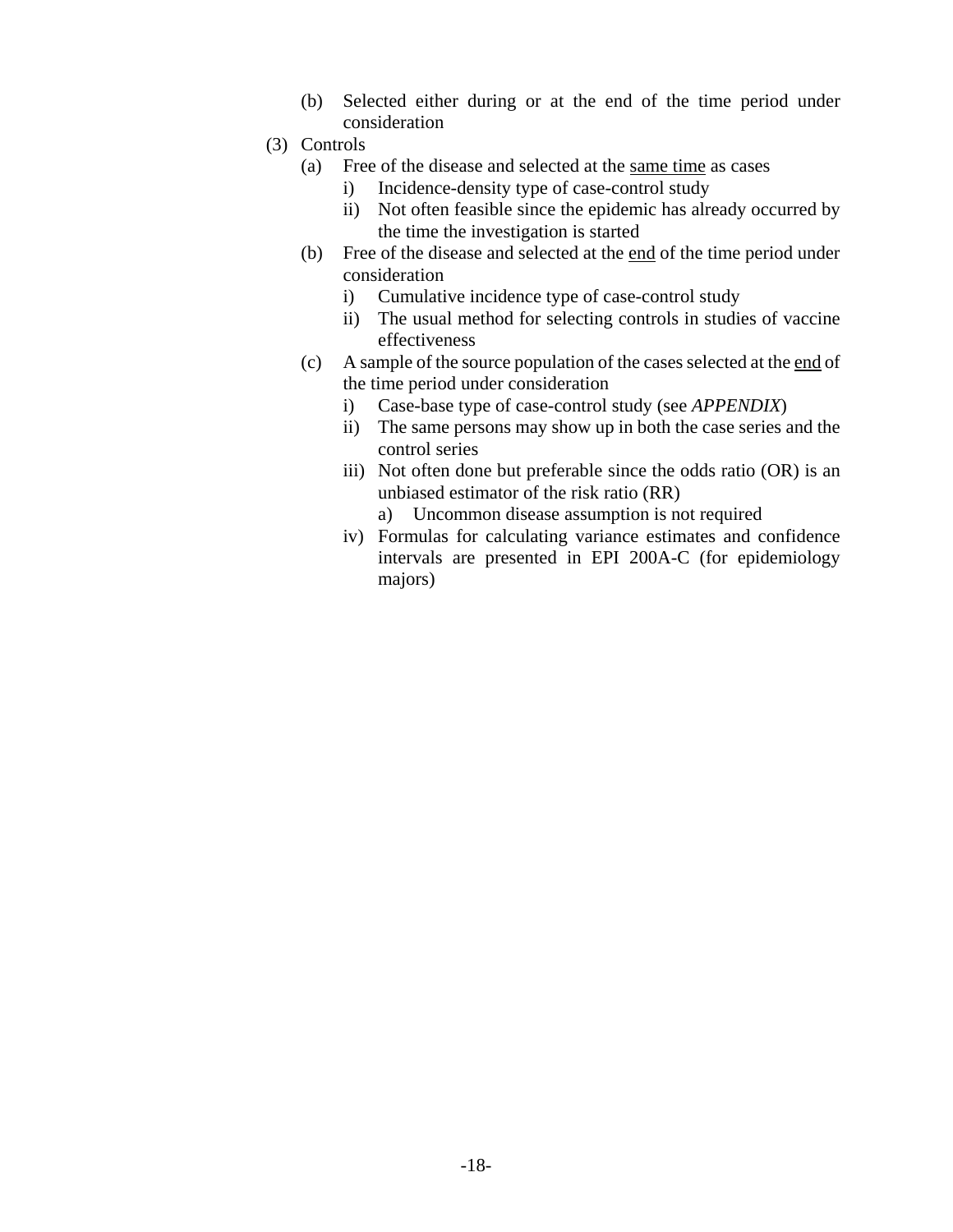# **APPENDIX**

The case-base study is a form of case-control study, with controls being a sample of the total sources population of the cases rather than a sample of non-cases. Thus both cases and non-cases may appear in the control series. The statistical analysis is complicated by the lack of independence of cases and controls. This issue is addresses in EPI 200A-C.

# Disease No disease Total (or "base") Vaccinated A B B A+B Unvaccinated C C D C+D  $RR = \frac{I_v}{I_{uv}} = \frac{\frac{1}{A+B}}{\frac{C}{\frac{1}{A+B}}}$  $\frac{A}{C}$  $\pmb{\mathcal{X}}$

**EXAMPLE OF CASE-BASE ANALYSIS**

COHORT STUDY

the "base"

cross-product of case and base

CASE-CONTROL STUDY (Case-Base Type)



cross-product of case and base